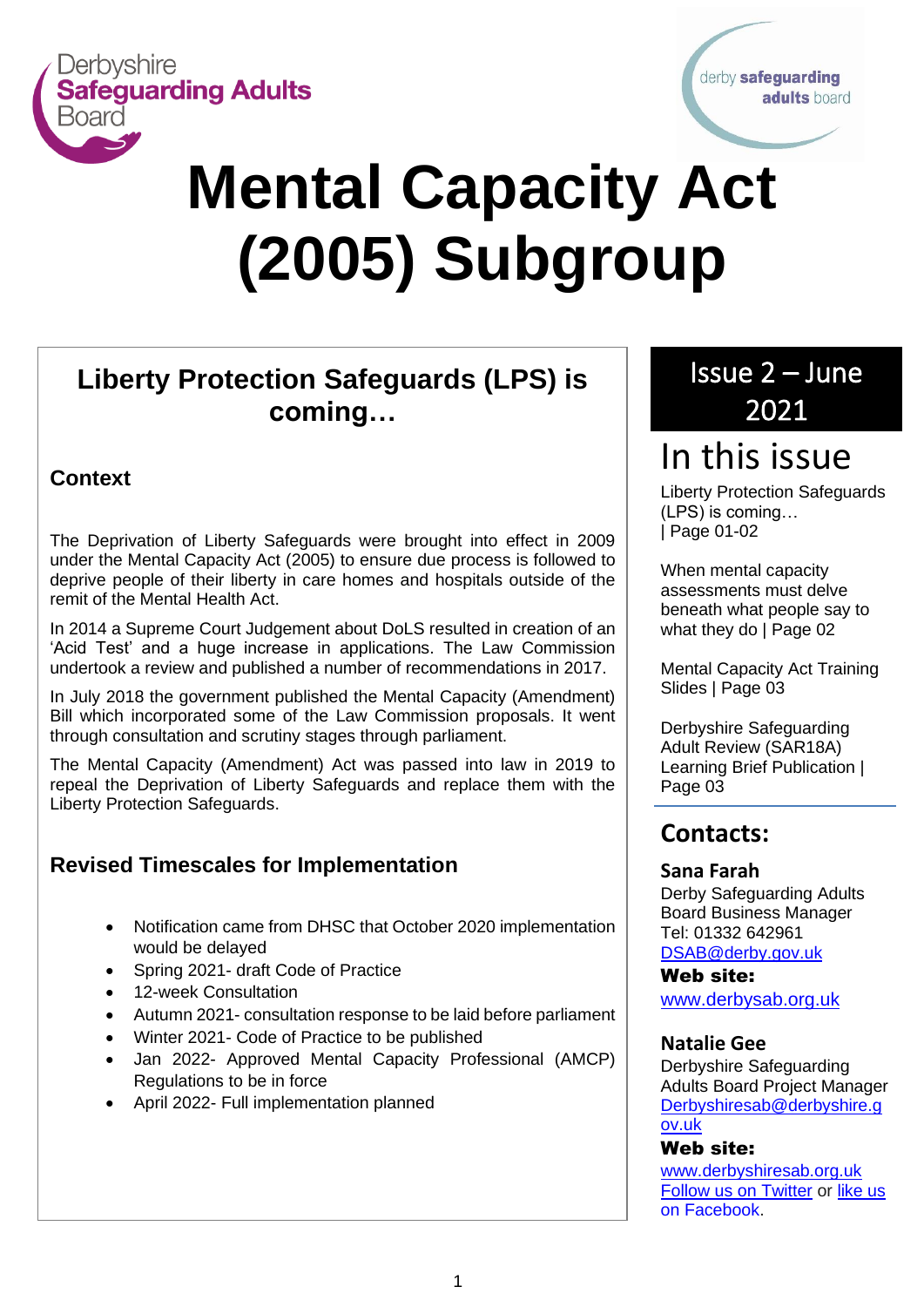#### **Key Features**

- Start from age 16
- No specific definition of deprivation of liberty
- Acid Test still stands
- Authorisation is portable across settings
- First and second authorisation up to 1 year, then renewal up to 3 years
- Widened settings beyond care home and hospital
- Deprivations of liberty have to be authorised in advance by the Responsible Body (RB)
- For NHS Hospitals the RB is Hospital Manager
- For CHC outside of hospital, RB is CCG
- In all other cases the RB is the Local Authority
- The assessment process should be embedded into existing care planning
- Procedure is:
	- o Assessments
	- o Pre-authorisation review
	- o Authorisation
- RB organises the above, monitors it, renews it and attends Court of Protection
- AMCP for cases of objection & cases in independent Hospitals

# **When mental capacity assessments must delve beneath what people say to what they do**

Professionals often assume capacity should only be considered when they interview the person in cases where assessments must explore their ability to carry the decision through

This article by Dr Emma Cameron and James Codling considers some of the complexities that are part and parcel of completing capacity assessments under the Mental Capacity Act 2005.

It highlights the need for professionals to look beyond an individual's capacity at the moment of the capacity assessment interview and to also explore the individual's ability to carry the decision through.

This means revisiting the phrase "at the material time", with their suggestion that this does not just refer to an individual's ability to make a specific decision at the time of the conversation with the person.

It can also mean the time at which the decision will be implemented. This emphasises the different types of decisions that can be made:

- Decisional (just in the moment)
- Decisional and performative in their nature (i.e. application of information also takes place outside of the discussion)

For more information, please visit the link below:

When mental capacity assessments must delve beneath what people say to what they do | Community **[Care](https://www.communitycare.co.uk/2020/10/28/mental-capacity-assessments-must-delve-beneath-people-say/)**